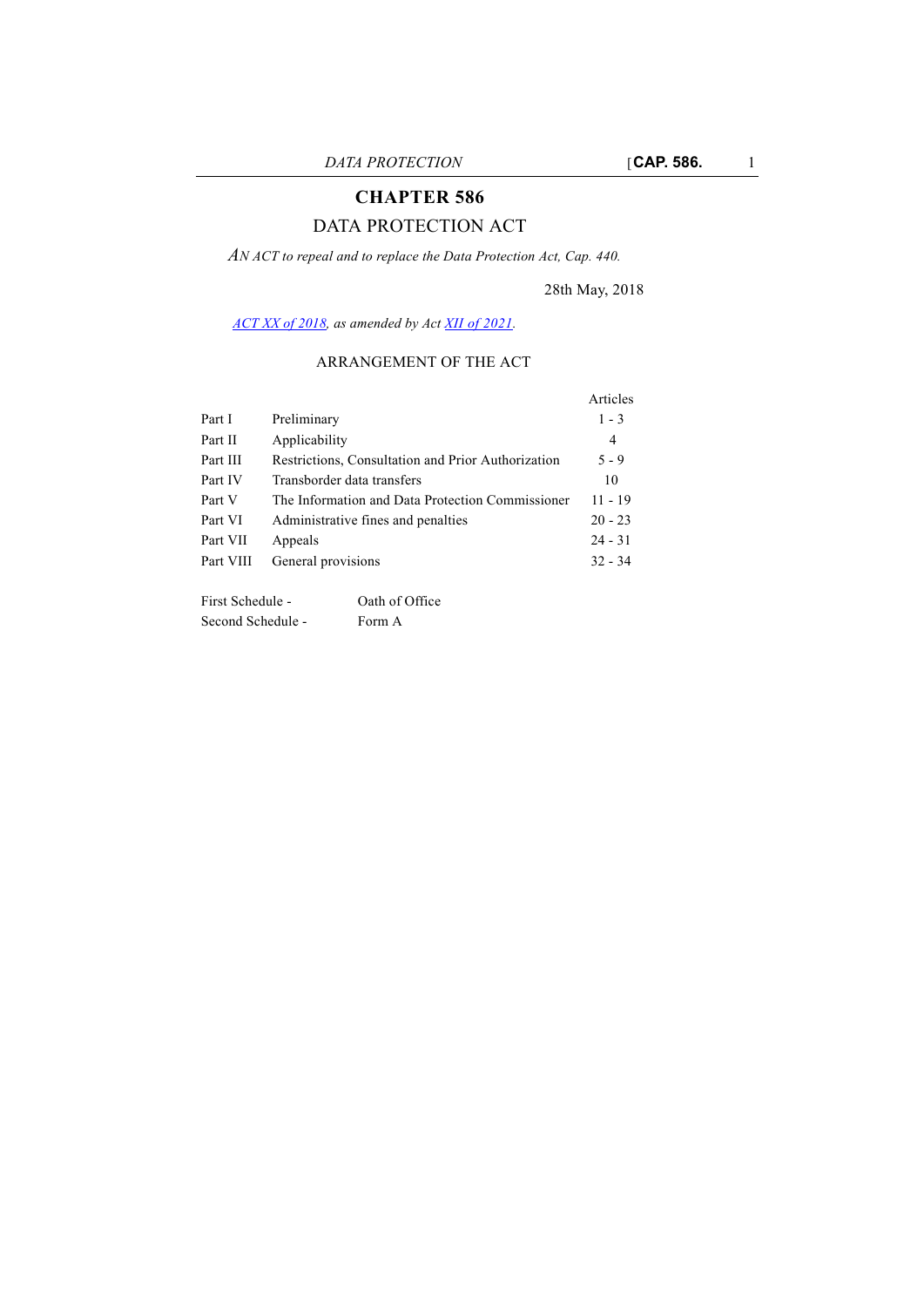# PART I

#### Preliminary

Short title. **1.** The short title of this Act is the Data Protection Act. Purpose of the Act. **2.** This Act implements and further specifies the relevant provisions of [Regulation \(EU\) 2016/679](https://eur-lex.europa.eu/legal-content/EN/TXT/?uri=uriserv:OJ.L_.2016.119.01.0001.01.ENG) of the European Parliament and of the Council of 27 April 2016 on the protection of natural persons with regard to the processing of personal data and on the free movement of such data, and repealing [Directive 95/46/EC](https://eur-lex.europa.eu/legal-content/en/TXT/?uri=CELEX%3A31995L0046) (General Data Protection Regulation). Interpretation. **3.** (1) In this Act unless the context otherwise requires "Commissioner" means the Information and Data Protection Commissioner appointed under article 11 and includes any officer or employee of the Commissioner authorised by him in that behalf; Cap. 258. ["identity document" means a legally valid identity document](http://www.justiceservices.gov.mt/DownloadDocument.aspx?app=lom&itemid=8751&l=1) [as provided in the I](http://www.justiceservices.gov.mt/DownloadDocument.aspx?app=lom&itemid=8751&l=1)dentity Card and other Identity Documents Act; "Minister" means the Minister responsible for data protection; "official statistics" shall mean information collected, analysed and produced for the benefit of the society to characterize collective phenomena in a considered population and produced by the National Statistics Office as provided for by law, or by other national authorities as designated by Eurostat following recommendation by the National Statistics Office; "the Regulation" means [Regulation \(EU\) 2016/679](https://eur-lex.europa.eu/legal-content/EN/TXT/?uri=uriserv:OJ.L_.2016.119.01.0001.01.ENG) of the European Parliament and of the Council of 27 April 2016 on the protection of natural persons with regard to the processing of personal data and on the free movement of such data, and repealing Directive 95/46/EC; "Tribunal" means the Information and Data Protection Appeals Tribunal established under article 24. (2) The definitions in Article 4 of the Regulation shall apply to this Act. PART II Applicability Scope. **4.** (1) Subject to the provisions of sub-article (2), the provisions of this Act shall apply to the processing of personal data, wholly or partly, by automated means and to such processing other than by automated means where such personal data forms part of a filing system or is intended to form part of a filing system: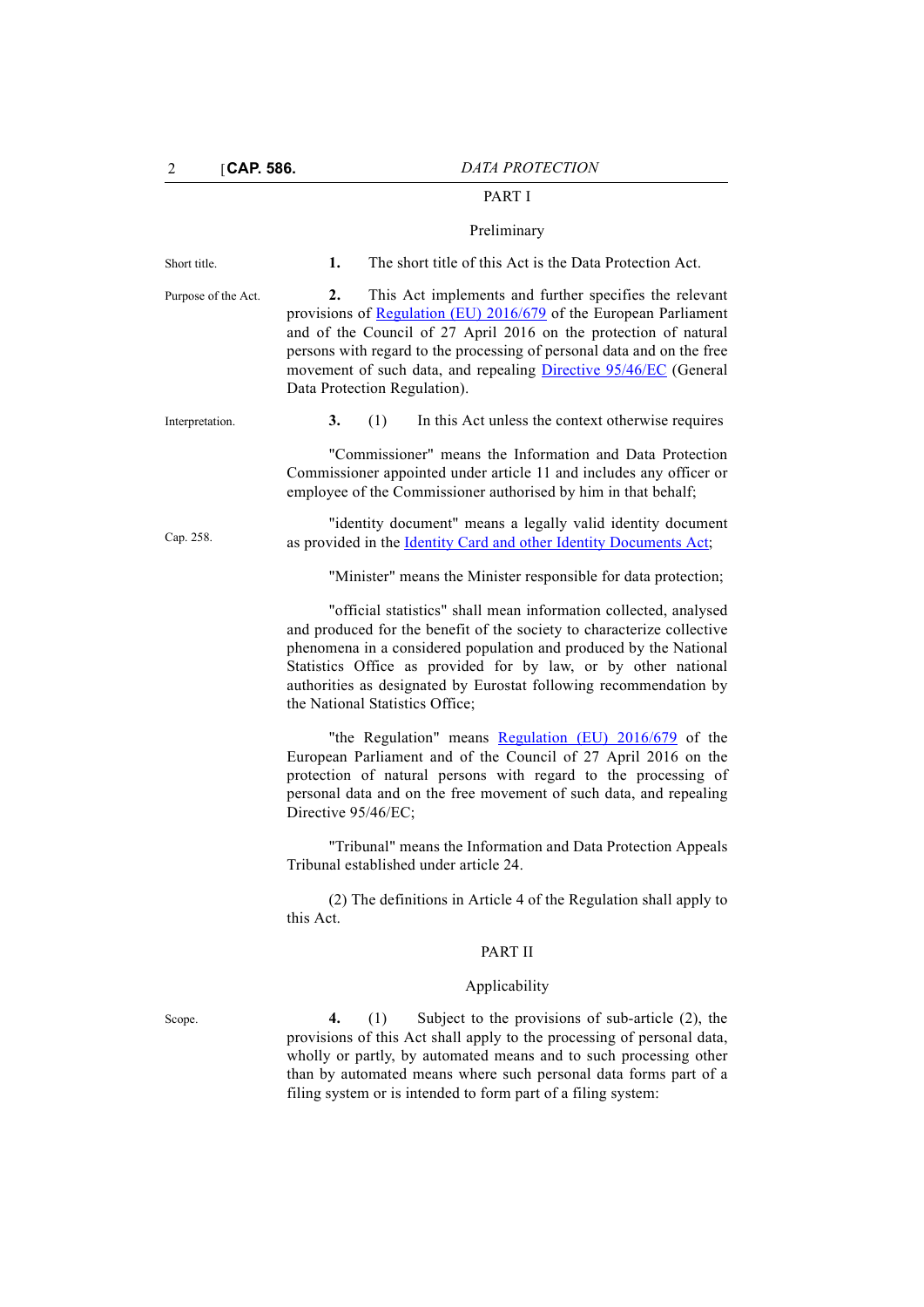Provided that this Act shall not apply to the processing of personal data:

(a) in the course of an activity which falls outside the scope of Union law;

(b) by the Government of Malta when carrying out activities which fall within the scope of Chapter 2 of Title V of the Treaty on European Union;

(c) by a natural person in the course of a purely personal or household activity; or

(d) by competent authorities for the purposes of the prevention, investigation, detection or prosecution of criminal offences or the execution of criminal penalties, including the safeguarding against and the prevention of threats to public security:

Provided further that the Minister may by regulations, after consultation with the Commissioner and with the concurrence of the Minister responsible for the Police, make provisions on the processing of personal data by competent authorities for the purposes of the prevention, investigation, detection or prosecution of criminal offences or the execution of criminal penalties, including the safeguarding against and the prevention of threats to public security.

(2) This Act shall apply to:

(a) the processing of personal data in the context of the activities of an establishment of a controller or a processor in Malta or in a Maltese Embassy or High Commission abroad, regardless of whether the processing takes place in Malta or not;

(b) the processing of personal data of data subjects who are in Malta by a controller or processor not established in the European Union, where the processing activities are related to:

(i) the offering of goods or services, irrespective of whether a payment of the data subject is required, to such data subjects in Malta; or

(ii) the monitoring of their behaviour in so far as their behaviour takes place within Malta;

(c) the processing of personal data by a controller not established in the Union but in a place where the laws of Malta apply by virtue of public international law.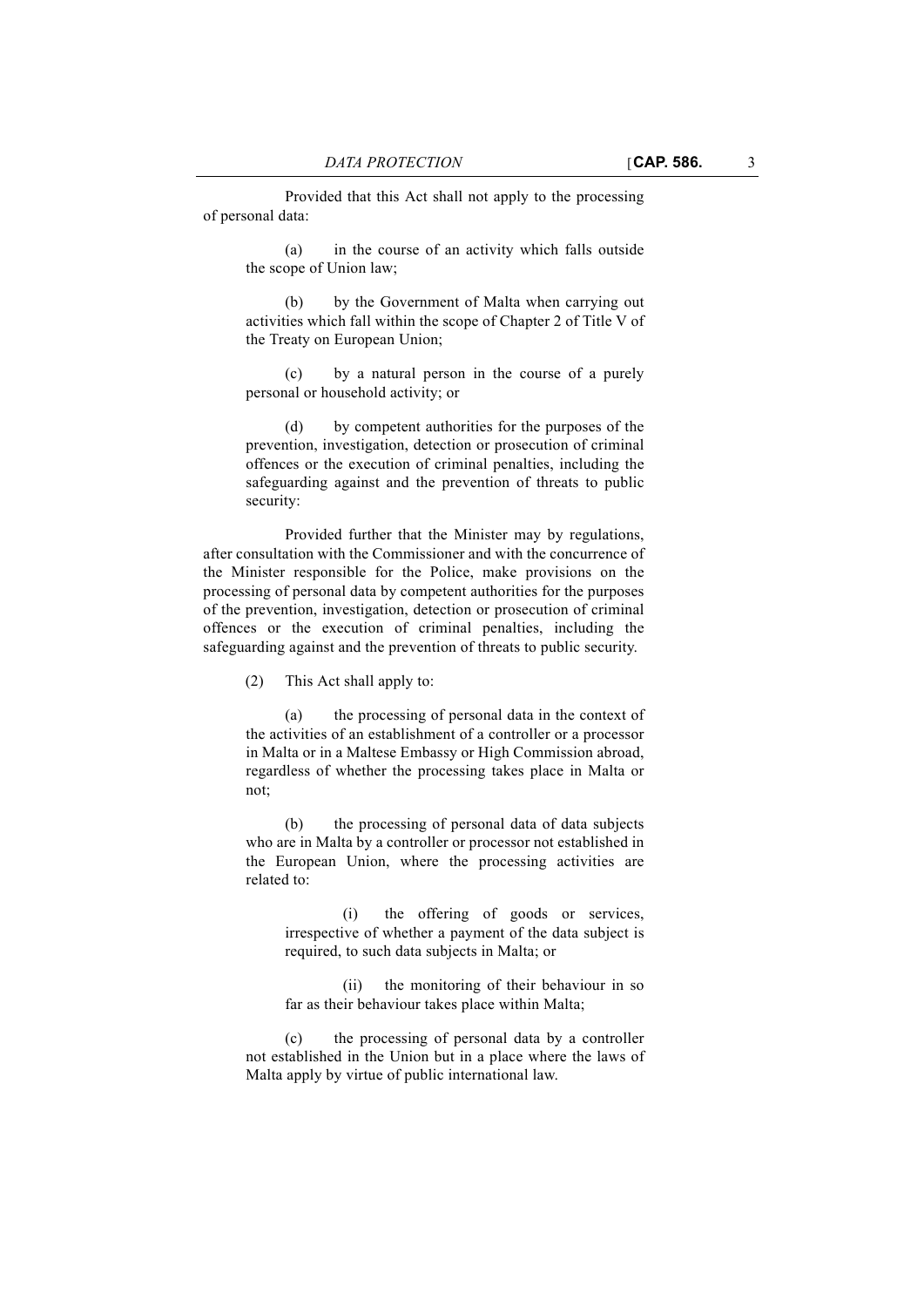# PART III

#### Restrictions, Consultation and Prior Authorisation

Restrictions. **5.** The Minister may, after consultation with the Commissioner and with the concurrence of the Minister responsible for justice, by regulations provide for a restriction to the obligations to which the data controller or processor is subject pursuant to Article 23 of the Regulation.

> **6.** (1) Subject to the provisions of sub-article (4), controllers and processors may derogate from the provisions of Articles 15, 16, 18 and 21 of the Regulation for the processing of personal data for scientific or historical research purposes or official statistics in so far as the exercise of the rights set out in those Articles:

(a) is likely to render impossible or seriously impair the achievement of those purposes; and

(b) the data controller reasonably believes that such derogations are necessary for the fulfilment of those purposes.

(2) Subject to the provisions of sub-article (4), controllers and processors may derogate from the provisions of Articles 15, 16, 18, 19, 20 and 21 of the Regulation for the processing of personal data for archiving purposes in the public interest in so far as the exercise of the rights set out in those Articles:

(a) is likely to render impossible or seriously impair the achievement of those purposes; and

(b) the controller reasonably believes that such derogations are necessary for the fulfilment of those purposes.

(3) Where data processing referred to in sub-articles (1) and (2) serves at the same time another purpose, the derogations shall apply only to processing for the purposes referred to in those subarticles.

(4) Processing for the purposes referred to in sub-articles (1) and (2) shall be subject to appropriate safeguards for the rights and freedoms of the data subject, including pseudonymisation and other technical and organisational measures to ensure respect for the principle of data minimisation:

Provided that, where such purposes can be fulfilled by processing which does not permit, or no longer permits, the identification of data subjects, those purposes shall be fulfilled in that manner.

**7.** A controller shall consult with, and obtain prior authorisation from, the Commissioner where the controller intends to

Safeguards and derogations relating to processing for archiving purposes in the public interest, scientific or historical research purposes or statistical purposes.

Consultation and prior authorisation.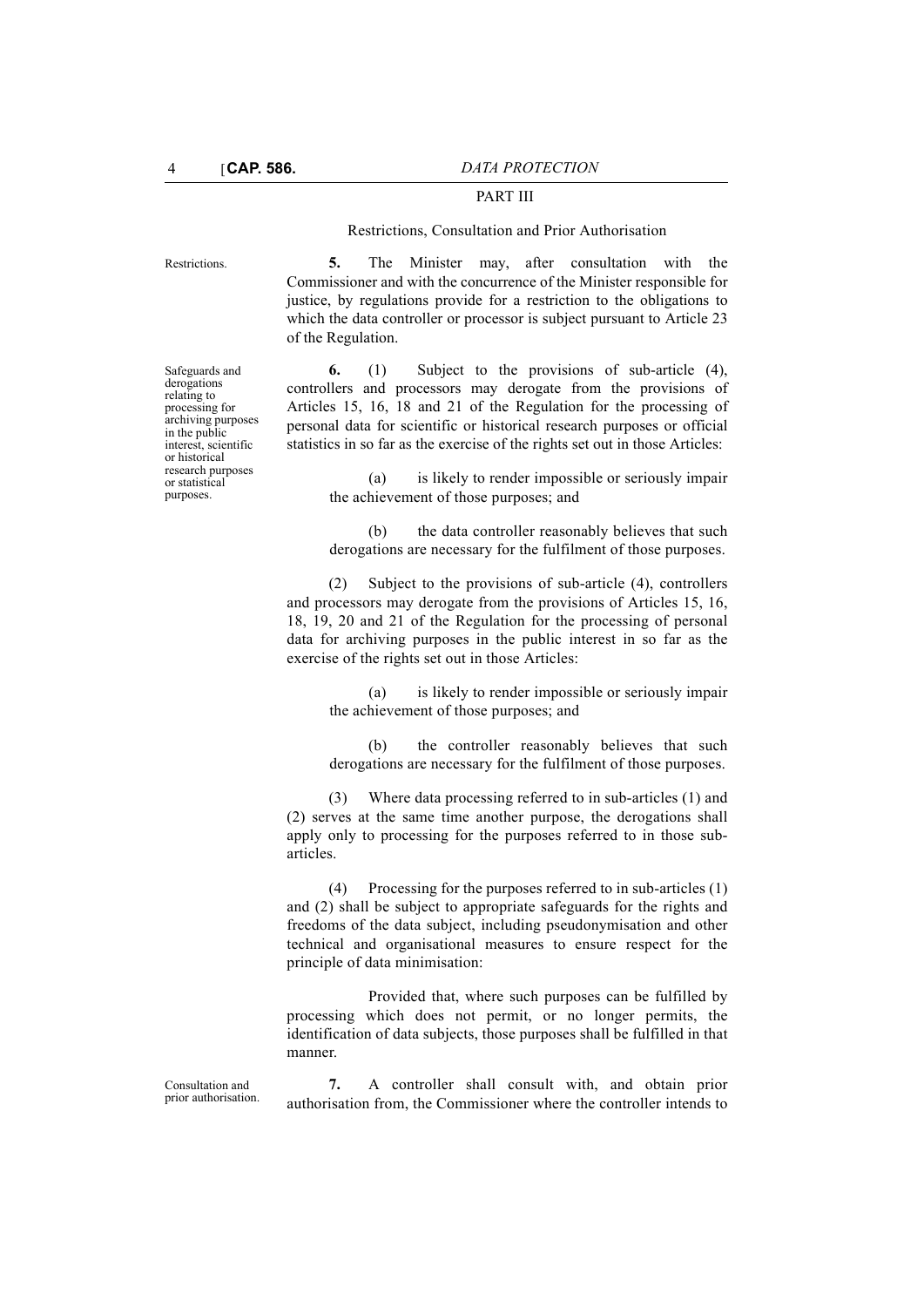(a) genetic data, biometric data or data concerning health for statistical or research purposes; or

(b) special categories of data in relation to the management of social care services and systems, including for the purposes of quality control, management information and the general national supervision and monitoring of such services and systems:

Provided that, where genetic data, biometric data or data concerning health are required to be processed for research purposes, the Commissioner shall consult a research ethics committee or of an institution recognised by the Commissioner for the purposes of this article.

**8.** An identity document shall only be processed when such processing is clearly justified having regard to the purpose of the processing and -

Processing of an identity document.

- (a) the importance of a secure identification; or
- (b) any other valid reason as may be provided by law:

Provided that the national identity number or any other identifier of general application shall be used only under appropriate safeguards for the rights and freedoms of the data subject pursuant to the Regulation.

**9.** (1) Personal data processed for the purpose of exercising the right to freedom of expression and information, including processing for journalistic purposes or for the purposes of academic, artistic or literary expression, shall be exempt from compliance with the provisions of the Regulation specified in subarticle (2) where, having regard to the importance of the right of freedom of expression and information in a democratic society, compliance with any of the provisions as specified in sub-article (2) would be incompatible with such processing purposes:

Provided that when reconciling the right to the protection of personal data with the right to freedom of expression and information, the controller shall ensure that the processing is proportionate, necessary and justified for reasons of substantial public interest.

(2) For the purposes of the provisions of sub-article (1), the provisions of the following chapters of the Regulation may be exempted or derogated therefrom pursuant to Article 85(2) of the said Regulation:

Freedom of expression and information.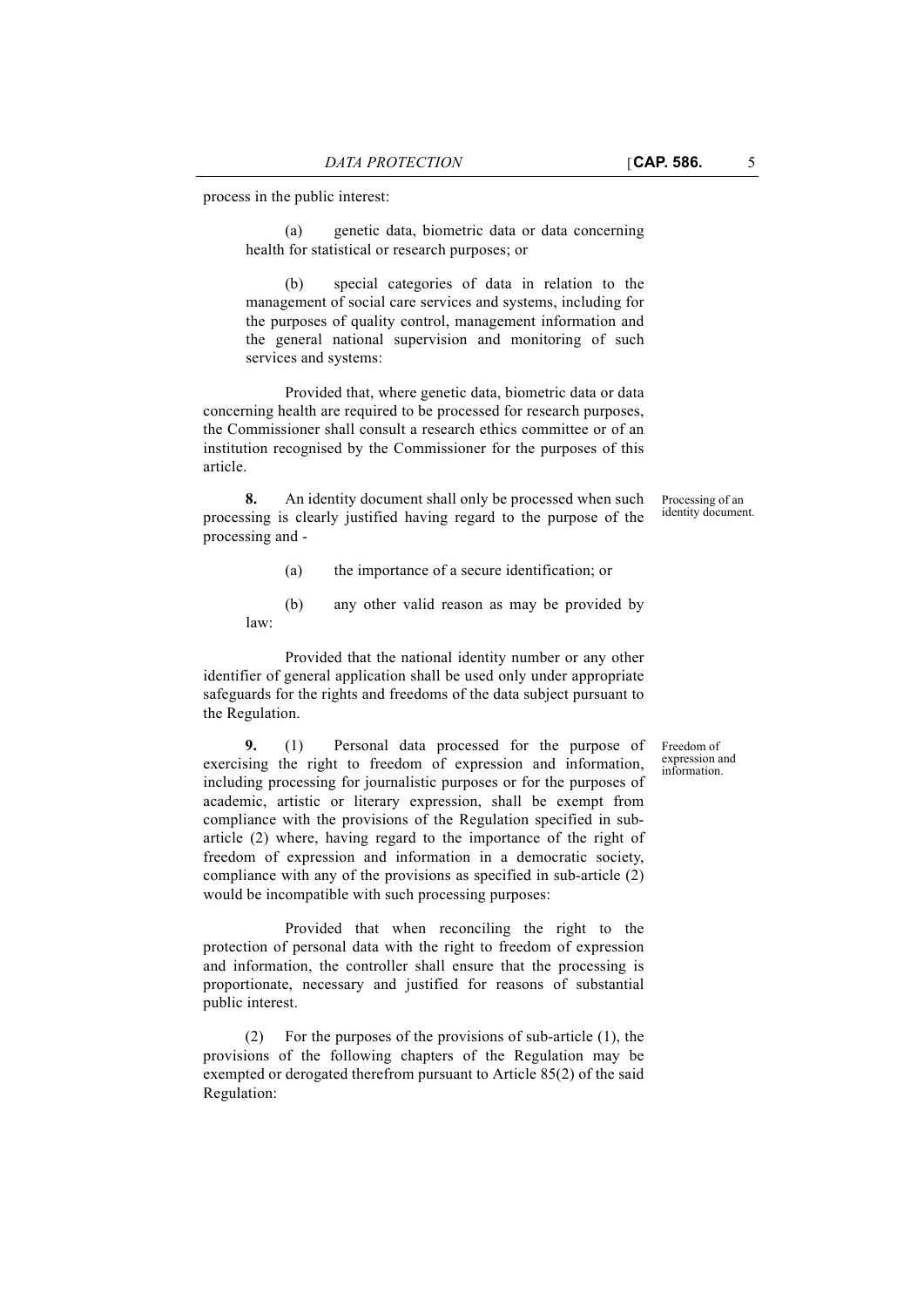(a) Chapter II (Principles): (i) Article  $5(1)(a)$  to (e) (principles relating to processing); (ii) Article 6 (lawfulness); (iii) Article 7 (conditions for consent); (iv) Article 10 (data relating to criminal convictions, etc); (v) Article 11(2) (processing not requiring identification); (b) Chapter III (rights of the data subject): (i) Article 13(1) to (3) (personal data collected from data subject: information to be provided); (ii) Article 14(1) to (4) (personal data collected other than from data subject); (iii) Article  $15(1)$  to (3) (access to data and safeguards for third country transfers); (iv) Article 17(1) and (2) (right to erasure); (v) Article 18(1)(a), (b) and (d) (restriction of processing); (vi) Article 20(1) and (2) (right to data portability); (vii) Article 21(1) (objections to processing); (c) Chapter IV (controller and processor): (i) Article 25 (data protection by design and by default); (ii) Article 27 (representatives of controllers or processors not established in the Union); (iii) Article 30 (records of processing activities); (iv) Article 33 (notification of personal data

> (v) Article 34 (communication of personal data breach to the data subject);

breach to supervisory authority);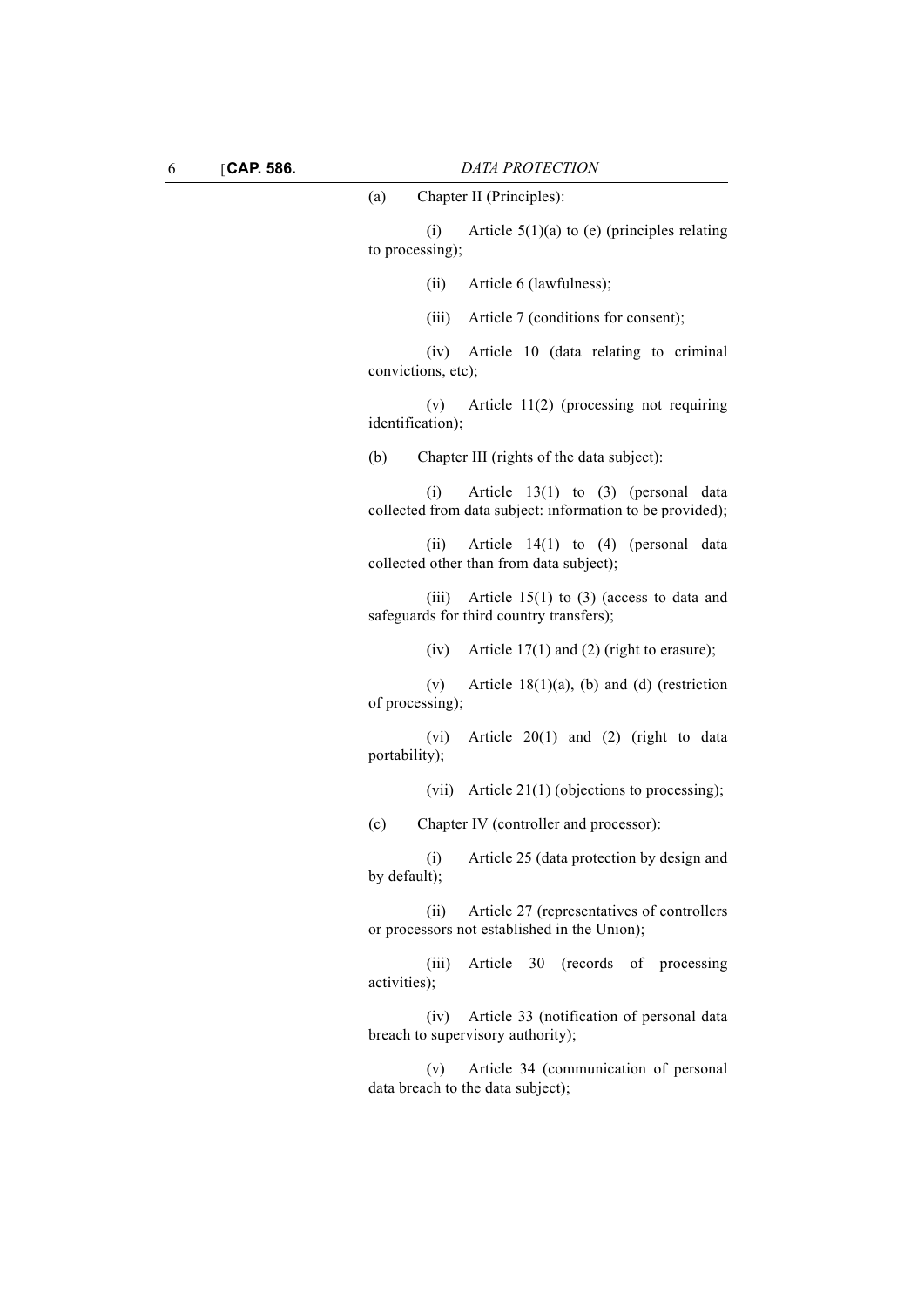- (vii) Article 43 (certification bodies);
- (d) Chapter VII (co-operation and consistency):
	- (i) Articles 60 to 62 (co-operation);
	- (ii) Articles 63 to 67 (consistency).

# PART IV

### Transborder Data Transfers

**10.** In the absence of an adequacy decision pursuant to Article 45(3) of the Regulation, the Minister may, following consultation with the Commissioner, by regulations set limits to the transfer of specific categories of personal data to a third country or an international organisation for important reasons of public interest.

#### PART V

#### The Information and Data Protection Commissioner

**11.** (1) There shall be an Information and Data Protection Commissioner, who shall be appointed by the Prime Minister acting on the advice of the Cabinet of Ministers after consulting the Leader of the Opposition, to perform the duties of supervisory authority for the purposes of Chapter VI of the Regulation.

(2) The Commissioner shall be responsible for monitoring and enforcing the application of the provisions of this Act and the Regulation, in order to protect the fundamental rights and freedoms of natural persons in relation to processing of personal data and to facilitate the free flow of personal data between Malta and any other Member State.

(3) A person shall not be qualified to hold office as Commissioner if he:

(a) is a Minister, Parliamentary Secretary, or a Member of the House of Representatives; or

(b) is a judge or magistrate of the courts of justice;

- (c) is an officer in the public service; or
- (d) is a member of a local council; or

or

(e) has a financial or other interest in any enterprise or activity which is likely to affect the discharge of his

Information and Data Protection Commissioner. *Amended by: XII.2021.12.*

Limits to transborder data transfers.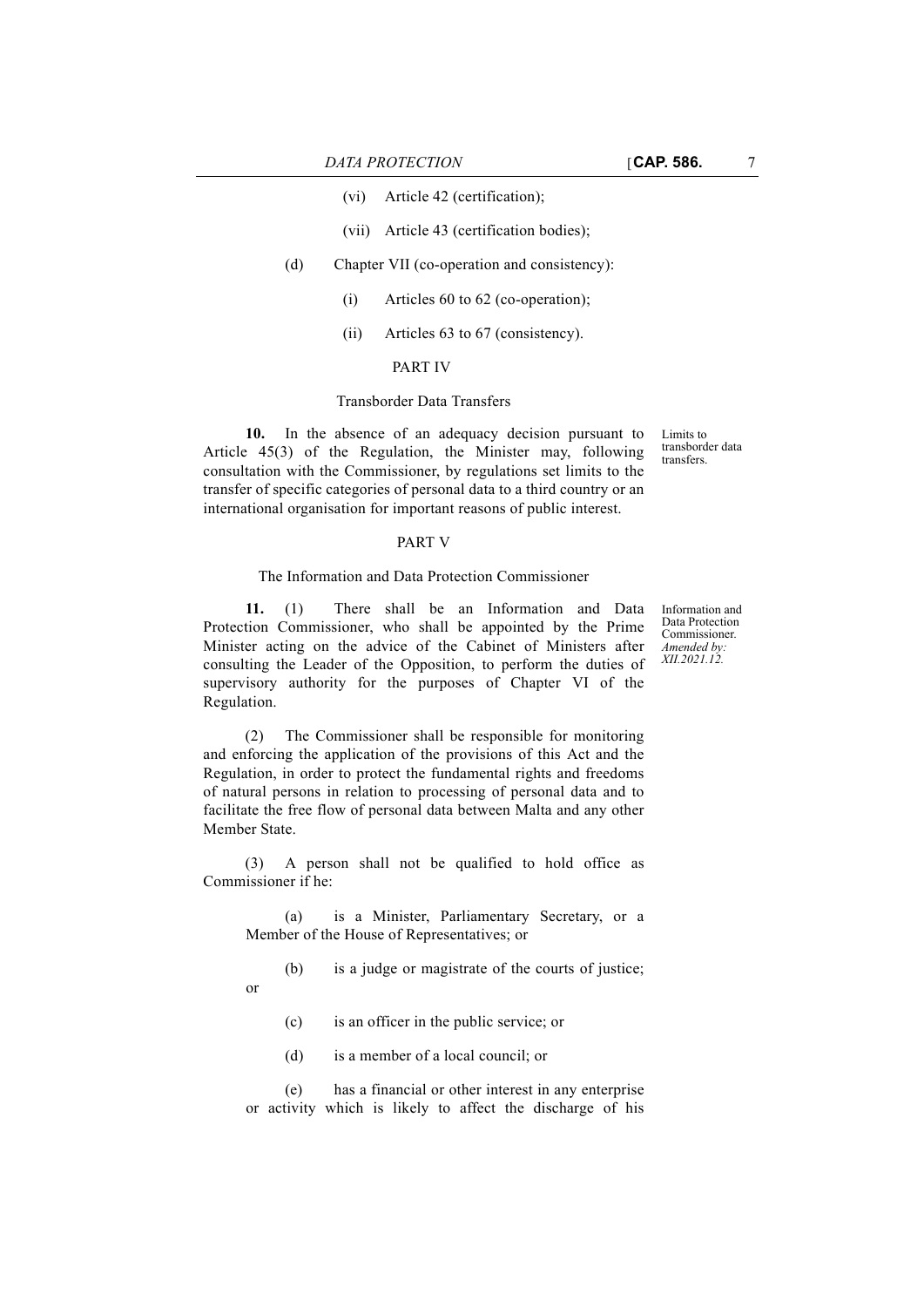#### functions as a Commissioner.

(4) The Information and Data Protection Commissioner shall have the qualifications, experience and skills, in particular in the area of the protection of personal data, required to perform his duties and exercise his powers in accordance with the provisions of Article 53(2) of the Regulation.

**12.** (1) In the exercise of his tasks and powers in accordance with this Act and the Regulation, the Commissioner shall act with complete independence and shall be free from external influence, whether direct or indirect, and shall neither seek nor take instructions or direction from any person or entity.

(2) It shall not be lawful for the Commissioner to carry out any other profession, business or trade or to hold any other office of profit whatsoever, even though of a temporary nature, with the exception of any temporary judicial office on any international court or tribunal or any international adjudicating body, and the office of examiner at a University and the Malta College of Arts, Science and Technology.

(3) Any officers or employees of the Commissioner shall be chosen by the Commissioner and shall be subject to his exclusive direction.

**13.** (1) The Commissioner shall have a separate and distinct legal personality and shall be capable of entering into contracts, of acquiring, holding and disposing of any kind of property for the purposes of his tasks and powers, of suing and being sued, and of doing all such things and entering into all such transactions as are incidental or conducive to the effective performance of his tasks and exercise of his powers under this Act and the Regulation.

(2) Any document purporting to be an instrument made or issued by the Commissioner and signed by him shall be received in evidence and shall, until the contrary is proved, be deemed to be an instrument made or issued by the Commissioner.

Tenure of office. **14.** (1) The Commissioner shall hold office for a term of five years and shall be eligible for reappointment on the expiration of his term of office.

> (2) The Commissioner shall not be removed from his office except by the Prime Minister upon an address of the House of Representatives supported by the votes of not less than two-thirds of all the members thereof and praying for such removal on the ground of proved inability to perform the duties of his office (whether arising from infirmity of body or mind or any other cause) or proved misbehaviour.

(3) The Commissioner shall nominate a person from his

Legal personality and representation of the Commissioner.

Independence of functions.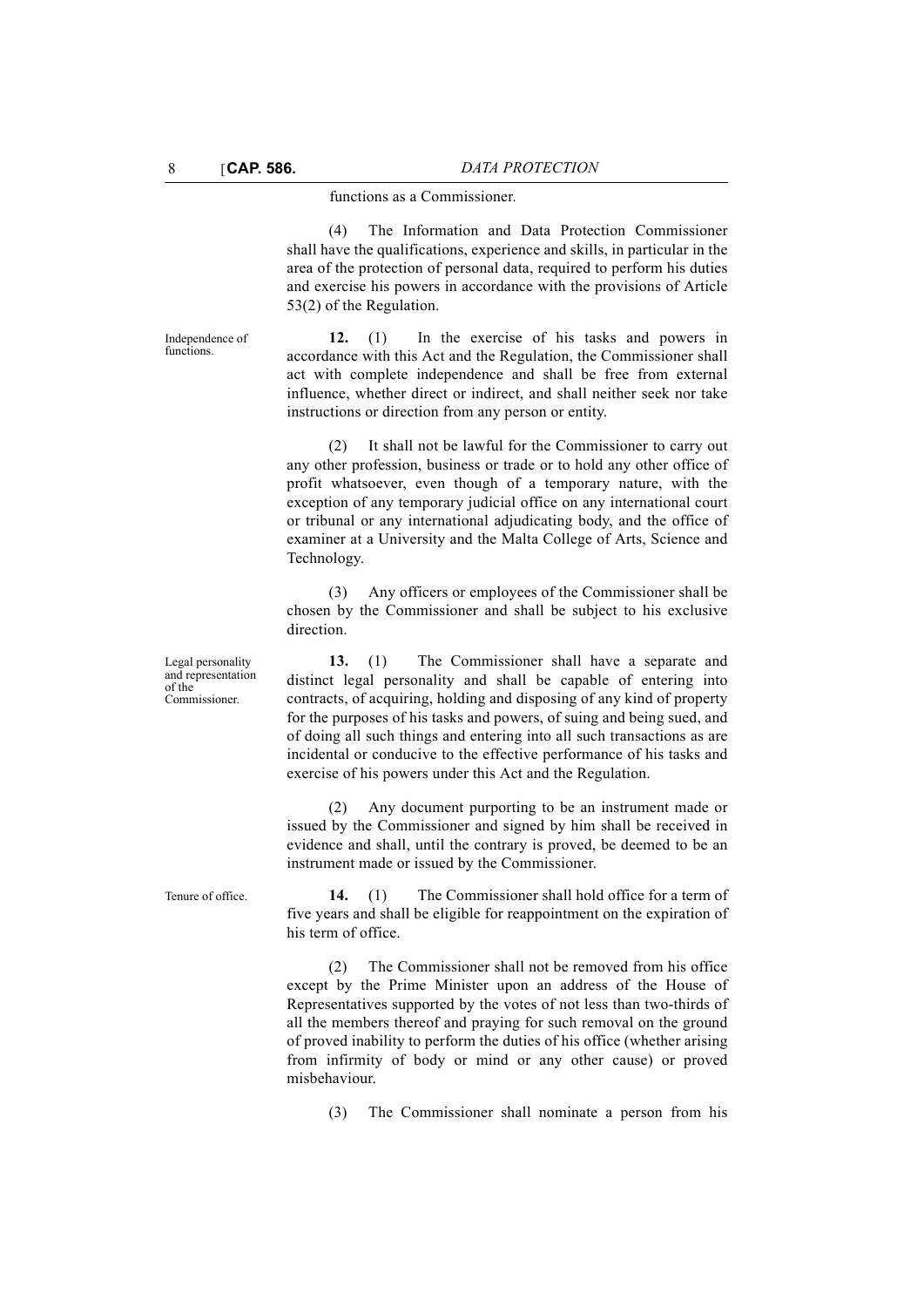office to act as Deputy Commissioner and who shall have the qualifications, experience and skills, in particular in the area of the protection of personal data.

(4) If the Commissioner resigns, if his office is otherwise vacant, if for any reason he is unable to perform the duties of his office, or for any other temporary purpose where the Commissioner considers it necessary not to carry out any of his duties that were he a judge of the superior courts he would abstain, the Deputy Commissioner shall perform the Commissioner's duties and exercise his powers in accordance with the provisions of Article 53(2) of the Regulation.

**15.** (1) The Commissioner shall perform the duties assigned to him under this Act and the Regulation and shall carry out the functions assigned to him under the [Freedom of Information Act](http://www.justiceservices.gov.mt/DownloadDocument.aspx?app=lom&itemid=8962&l=1) and any other law.

(2) The Commissioner shall have the power to institute civil judicial proceedings in cases where the provisions of this Act or the Regulation have been or are about to be violated.

The Commissioner may seek the advice of, and may consult with, any other competent authority in the exercise of his functions under this Act and the Regulation.

**16.** (1) In the exercise of the investigative powers pursuant to Article 58 of the Regulation, or any other law, the Commissioner may request the assistance of the executive police in order to enter and search any premises.

(2) In the event of joint operations with supervisory authorities of one or more other Member States the Commissioner may, where appropriate, in accordance with the provisions of Article 63 of the Regulation, confer powers, including investigative powers, on the seconding supervisory authority's members or staff:

Provided that such powers are exercised under the guidance and in the presence of the Commissioner.

**17.** (1) The Commissioner and any officer and employee of the Commissioner shall, before assuming their duties, take the oath of office set out in the First Schedule, to carry out their duties with equity and impartiality and in accordance with the provisions of this Act and the Regulation, and shall be subject to the provisions of th[e Official Secrets Act](http://www.justiceservices.gov.mt/DownloadDocument.aspx?app=lom&itemid=8605&l=1), [Professional Secrecy Act and](http://www.justiceservices.gov.mt/DownloadDocument.aspx?app=lom&itemid=8844&l=1) [the Code of Ethics](http://www.justiceservices.gov.mt/DownloadDocument.aspx?app=lom&itemid=8844&l=1) applicable to public officers.

(2) The oath of office shall be taken before the Attorney General.

Functions and duties of the Commissioner. Cap. 496.

Commissioner's right of access to information.

Oath of office.

Cap. 50. Cap. 377.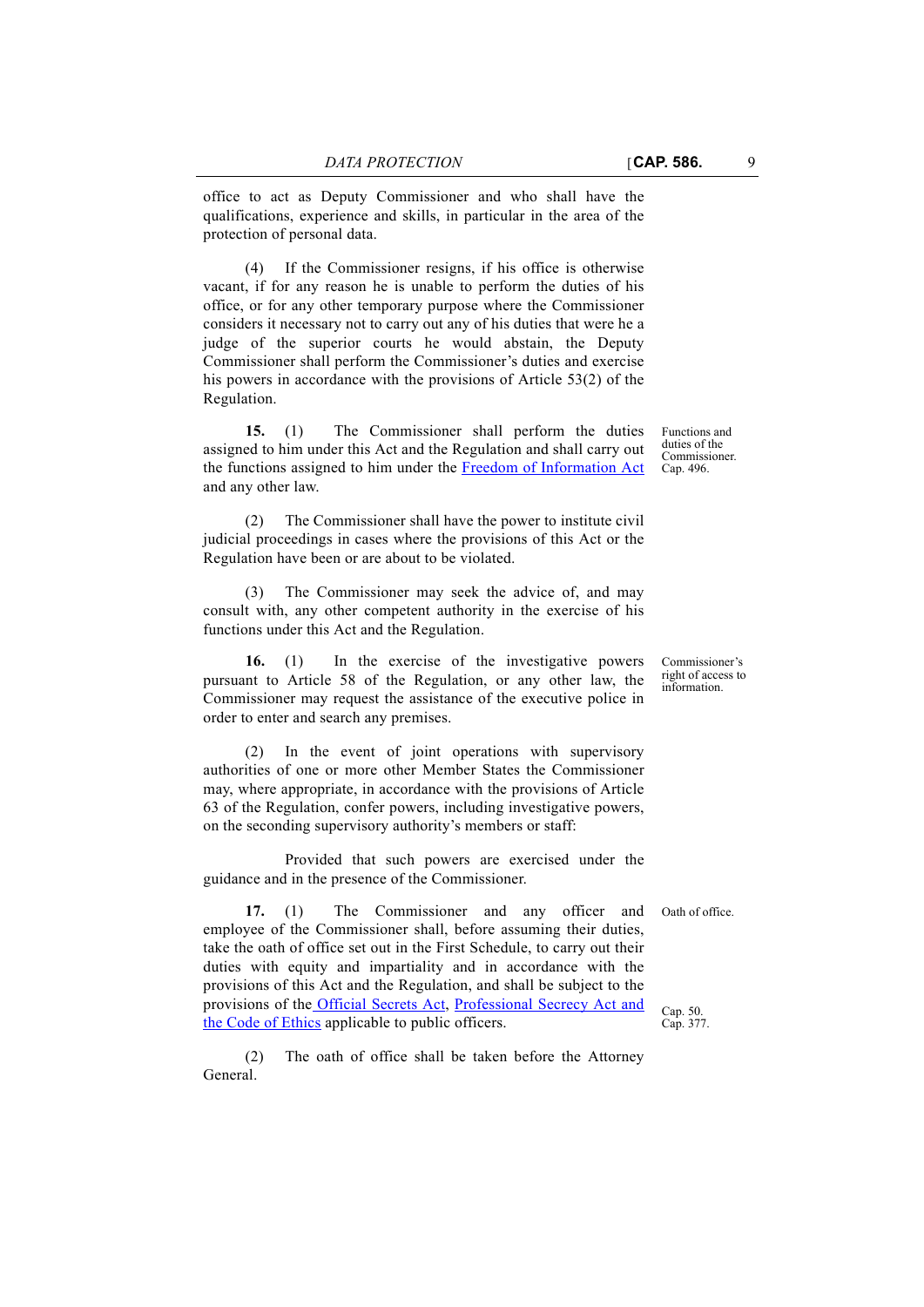Financial provisions. Cap. 496.

10 [**CAP. 586.** *DATA PROTECTION*

**18.** (1) The financial resources required by the Commissioner for the effective performance of his tasks and exercise of his powers under this Act and the Regulation, under the [Freedom](http://www.justiceservices.gov.mt/DownloadDocument.aspx?app=lom&itemid=8962&l=1) [of Information Act](http://www.justiceservices.gov.mt/DownloadDocument.aspx?app=lom&itemid=8962&l=1) and under any other law, as may be fixed by the House of Representatives in accordance with this article, shall be a charge on the Consolidated Fund without the need of any further appropriation other than this Act.

(2) Where during the course of any financial year the sum fixed by the House of Representatives is, in the opinion of the Commissioner, insufficient to enable him to efficiently and effectively fulfil his functions, the Commissioner shall prepare supplementary estimates for consideration by the House of Representatives.

(3) The Commissioner shall cause to be prepared in every financial year, and shall not later than six months after the end of each such year adopt, estimates of the income and expenditure of the Commissioner for the next following financial year.

(4) A copy of the estimates shall, upon their adoption by the Commissioner, be sent forthwith to the Minister and to the Minister responsible for finance.

(5) The Minister shall at the earliest opportunity, and not later than six weeks after he has received a copy of the estimates from the Commissioner, approve the same with or without amendment after consultation with the Minister responsible for finance.

**19.** (1) The Commissioner shall cause to be kept proper accounts and other records in respect of his operations under this Act, the Regulation and under the [Freedom of Information Act](http://www.justiceservices.gov.mt/DownloadDocument.aspx?app=lom&itemid=8962&l=1) and any other law, and shall cause to be prepared a statement of accounts in respect of each financial year.

(2) The accounts of the Commissioner shall be audited by an auditor or auditors to be appointed by the Commissioner:

Provided that the Minister responsible for finance may, after consultation with the Minister, require the books or the accounts of the Commissioner to be audited or examined by the Auditor General who shall for the purpose have the power to carry out such physical checking and other certifications as he may deem necessary.

(3) After the end of each financial year, and not later than the date on which the estimates of the Commissioner are forwarded to the Minister under article 18(4), the Commissioner shall cause a copy of the statement of account duly audited to be transmitted to the Minister and to the Minister responsible for finance together with a copy of any report made by the auditors on that statement or on the accounts of the Commissioner.

Accounts and audit. Cap. 496.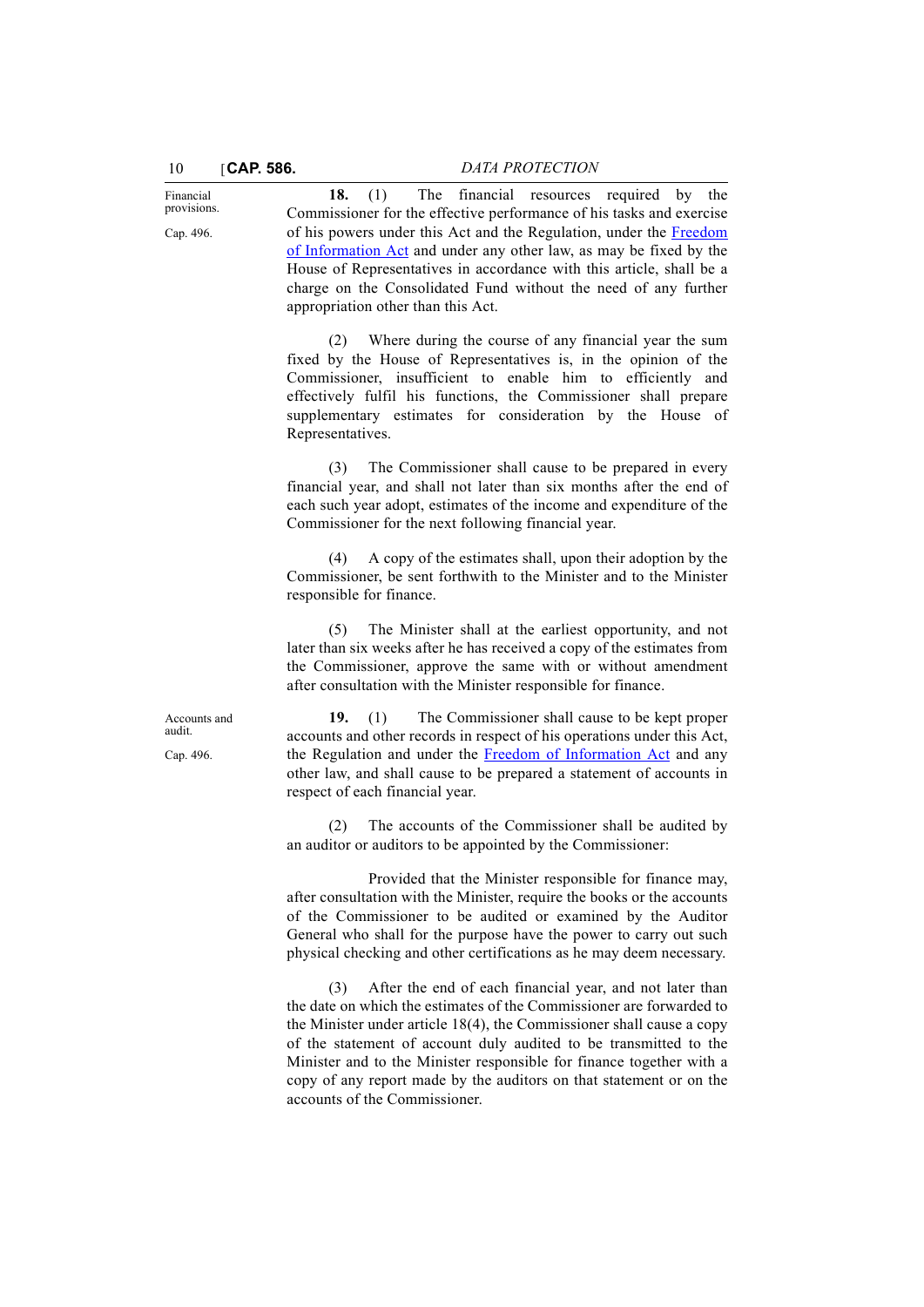(4) The Minister shall, at the earliest opportunity and not later than eight weeks after he has received a copy of every such statement and report, or if at any time during that period the House of Representatives is not in session, within eight weeks from the beginning of the next following session, cause every such statement and report to be laid on the Table of the House of Representatives.

(5) The Commissioner shall, by not later than six months after the end of each financial year, make and transmit to the Minister and to the Minister responsible for finance a report dealing generally with the activities of the Commissioner during the financial year and containing such information relating to the proceedings and policy of the Commissioner as either of the said Ministers may from time to time require. The Minister shall, at the earliest opportunity and not later than eight weeks after he has received a copy of every such report, or if at any time during that period the House of Representatives is not in session, within eight weeks from the beginning of the next following session, cause a copy of every such report to be laid on the Table of the House of Representatives.

#### PART VI

#### Administrative Fines and Penalties

**20.** (1) Where the Commissioner imposes an administrative fine, he shall by order in writing require the controller or processor, as the case may be, to pay such administrative fine, which shall be due to the Commissioner as a civil debt:

Provided that such order shall be subject to the appeal procedure as established under article 26.

(2) In the absence of an appeal, the decision of the Commissioner shall become final and shall constitute an executive title for the purposes of Title VII of the [Code of Organization and](http://www.justiceservices.gov.mt/DownloadDocument.aspx?app=lom&itemid=8577&l=1) [Civil Procedure](http://www.justiceservices.gov.mt/DownloadDocument.aspx?app=lom&itemid=8577&l=1) as if the decision had been ordered by a judgement of a court of civil jurisdiction.

(3) Where a notice imposing an administrative fine is served on a person and -

(a) such person fails to appeal within such time as an appeal may be entered under article 26, and fails to pay the fine so imposed; or

(b) such person appeals within such time to the Tribunal and the appeal is withdrawn or the Tribunal confirms the fine in the amount fixed by the Commissioner or in an amount reduced by it and no further appeal is filed with the Court of Appeal, or if an appeal is filed with the Court of Appeal and such Court either confirms the decision taken or

Administrative fines.

Cap. 12.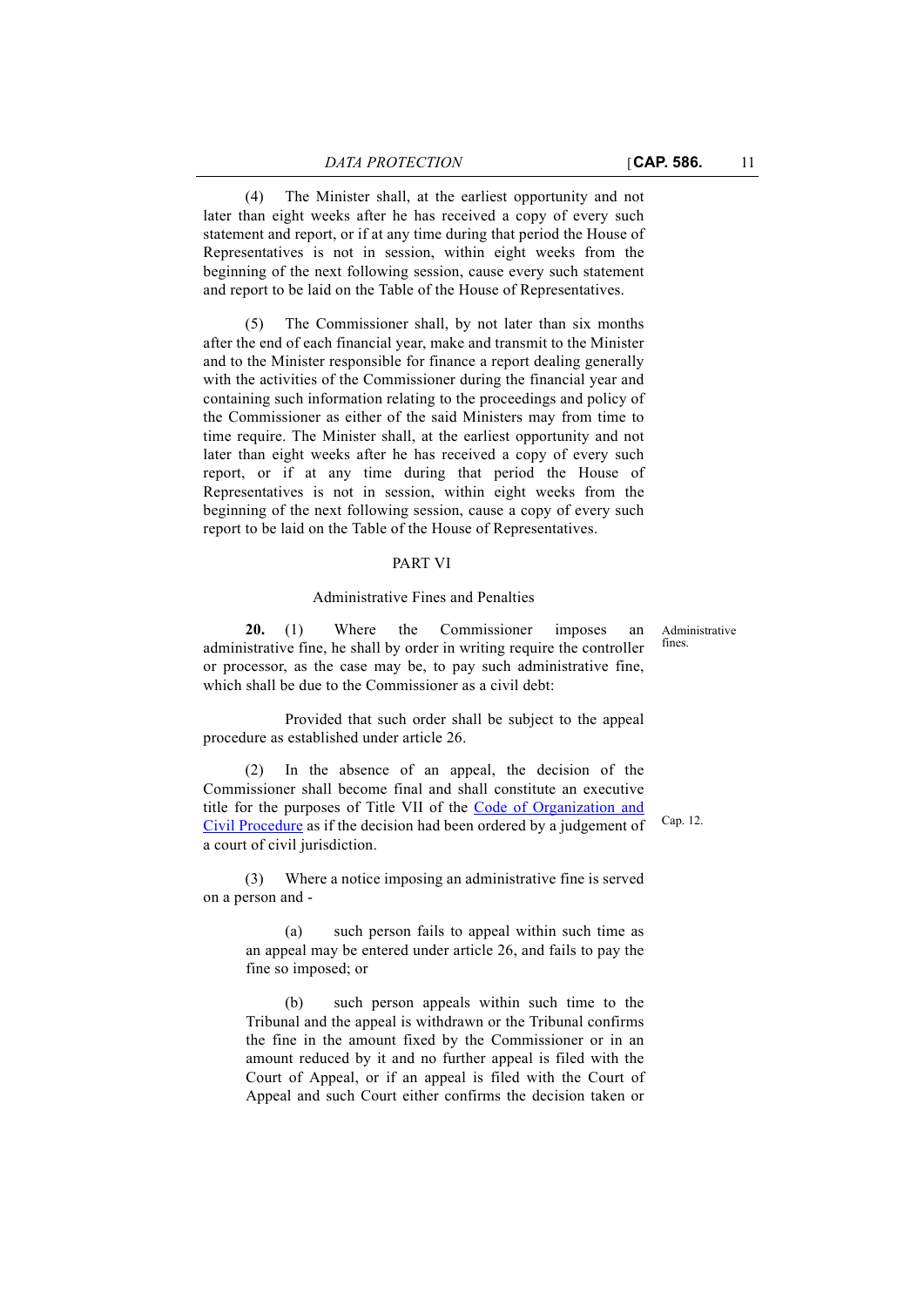Administrative fines on public authorities or bodies.

decides that a penalty is due in another amount, or the imposed penalty is not paid within fifteen days from the date of the decision or the withdrawal of the appeal, or the date when the Tribunal or the Court of Appeal confirms or varies the penalty as aforesaid,

the Commissioner shall be entitled to take civil action to recover the amount due.

**21.** The Commissioner may, after giving due regard to the circumstances of the case pursuant to Article 83(2) of the Regulation, impose an administrative fine on a public authority or body:

Provided that such a fine shall not exceed twenty-five thousand euro  $(625,000)$  for each violation and, additionally, the Commissioner may impose a daily fine payment of twenty-five euro  $(625)$  for each day during which such violation persists, which fine shall be determined and imposed by the Commissioner in accordance with the procedure under article 26 for an infringement of Article 83(4) of the Regulation:

Provided further that such a fine shall not exceed fifty thousand euro  $(650,000)$  for each violation and, additionally, the Commissioner may impose a daily fine payment of fifty euro  $(650)$ for each day during which such violation persists, which fine shall be determined and imposed by the Commissioner, in accordance with the procedure stipulated under article 26 for an infringement of Articles 83(5) or 83(6) of the Regulation.

Offences. **22.** Without prejudice to the provisions of article 21 and Article 83 of the Regulation, any person who -

> (a) knowingly provides false information to the Commissioner when so requested by the Commissioner pursuant to his investigative powers under Article 58 of the Regulation, or any other law; or

> (b) does not comply with any lawful request pursuant to an investigation by the Commissioner,

shall be guilty of an offence against this article and shall, upon conviction, be liable to a fine (*multa*) of not less than one thousand, two hundred and fifty euro ( $\epsilon$ 1,250) and not more than fifty thousand euro ( $\epsilon$ 50,000) or to imprisonment for six months or to both such fine (*multa*) and imprisonment:

Provided that no proceedings shall be instituted in respect of any offence under this article except where the Commissioner provides information to any officer of the Executive Police.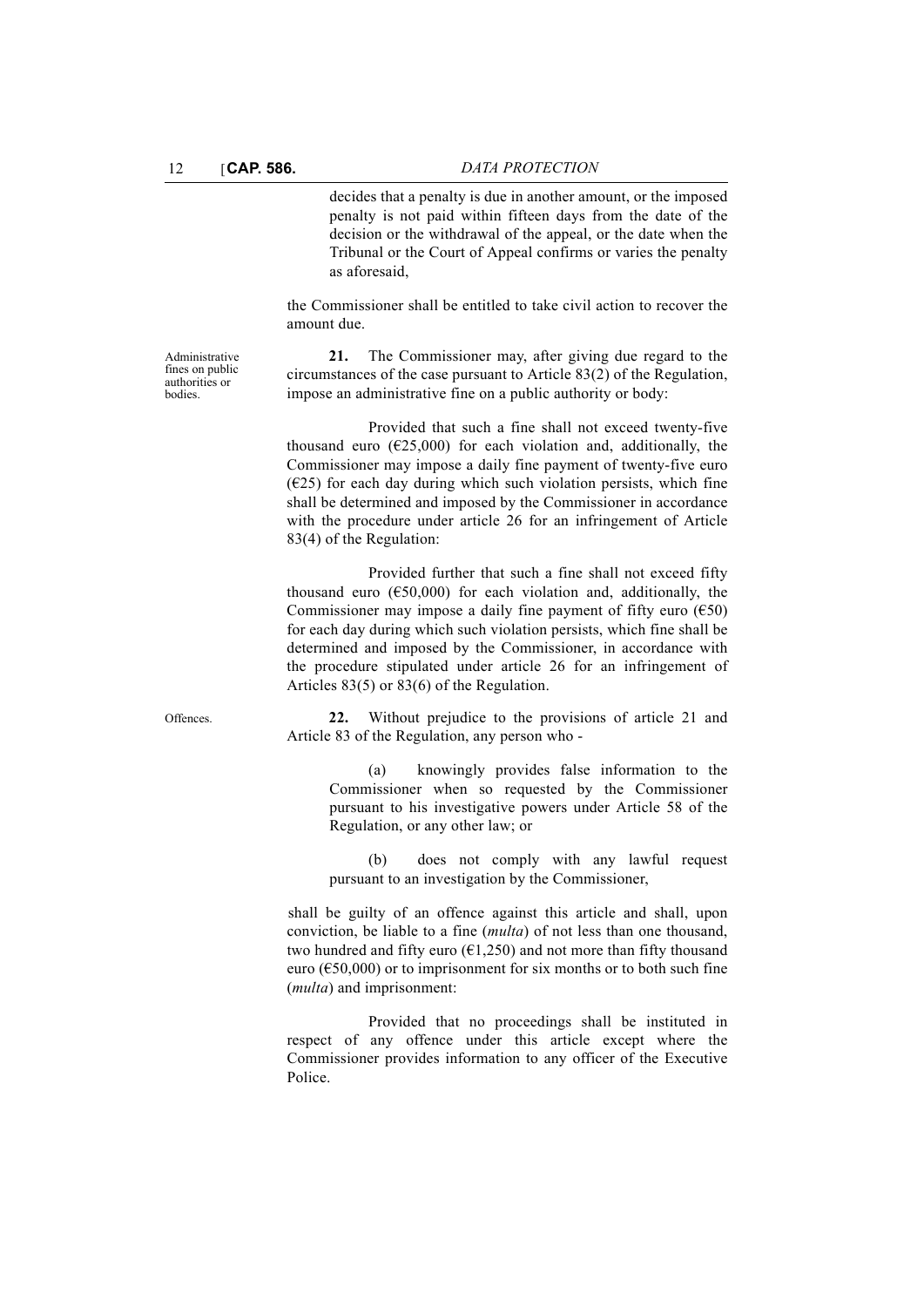Methods of service.

**23.** (1) Where the Commissioner exercises his powers pursuant to the Regulation, or any other law, the decision of the Commissioner shall forthwith be served on the person to whom the decision is addressed, which decision shall be served either personally, by registered post to the person's last known business or private address, or by electronic means that provide a reliable record of when service took place.

(2) In the case of service by electronic means, the decision shall be deemed to have been served upon each person to whom the decision is addressed when the Commissioner has received:

(a) an electronic receipt automatically generated by the e-mail server when the communication is read;

(b) a written confirmation by return electronic mail from the person to whom the decision is addressed; or

a verbal confirmation from the person to whom the decision is addressed that the electronic mail was received.

If service is not effected within a week of issuing the decision, because the person to whom the decision refers could not be found or for any other reason attributable to the person to whom the decision is addressed, the Commissioner shall publish a notice in the Gazette and in one or more daily newspapers, stating that a decision has been taken in respect of the person to whom the decision is addressed and inviting him to collect the decision from the Commissioner's office. In any such case, service shall be deemed to have been effected on the third day after the date of publication of the last notice.

# PART VII

#### Appeals

**24.** (1) There shall be a tribunal to be known as the Information and Data Protection Appeals Tribunal, referred to in this Act as ''the Tribunal'', having the functions and powers assigned to it by this Act or by any other law.

Information and Data Protection Appeals Tribunal.

(2) The Tribunal shall consist of a chairperson and two other members appointed by the Minister.

(3) The chairperson shall be an advocate with a minimum of twelve years legal experience and shall have the qualifications, experience and skills, in particular in the area of the protection of personal data, required to fulfil his role.

(4) The two other members mentioned in sub-article (2) shall be persons who, in the opinion of the Minister, equally represent the interests of data subjects on the one hand, and of data controllers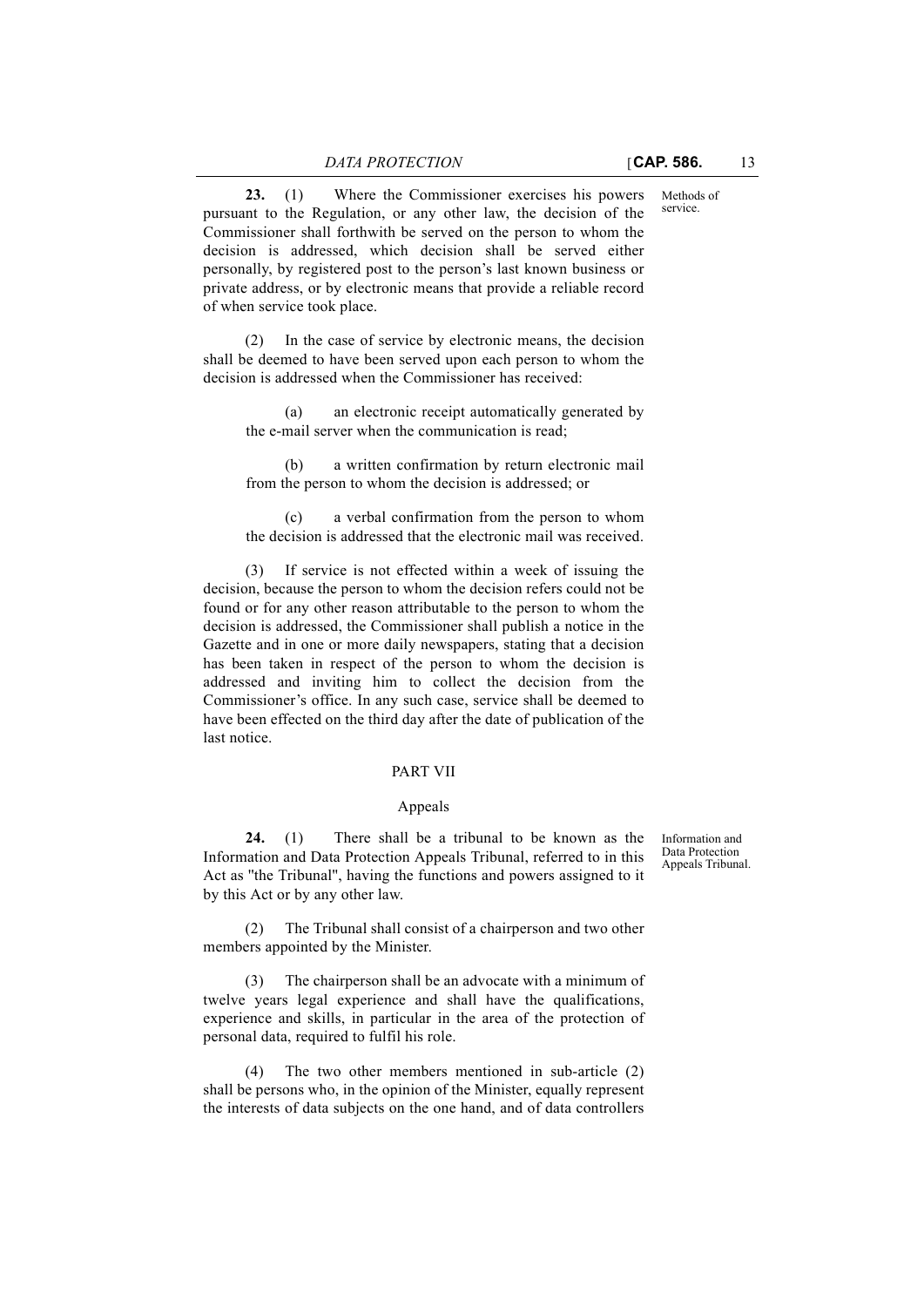and data processors on the other, and who have the qualifications, experience and skills, in particular in the area of the protection of personal data, required to fulfil their roles.

(5) The chairperson and other members of the Tribunal shall hold office for a period of three years and cannot be removed during their term of office except on grounds of proved inability to perform the functions of their office, whether arising from infirmity of body or mind or any other cause, or proved misbehaviour.

(6) A member of the Tribunal may be challenged or abstain for any of the reasons for which a judge may be challenged or abstain in accordance with article 734 of the [Code of Organization and Civil](http://www.justiceservices.gov.mt/DownloadDocument.aspx?app=lom&itemid=8577&l=1) [Procedure](http://www.justiceservices.gov.mt/DownloadDocument.aspx?app=lom&itemid=8577&l=1). In any such case the Minister shall appoint a person, having the qualifications of the member challenged or abstaining, to sit as a member of the Tribunal in substitution of the said member.

(7) A member of the House of Representatives or of a local council, a judge or a magistrate, or an officer in the public service shall be disqualified from being appointed or continuing to be a member of the Tribunal for so long as he holds that office.

(8) The Minister shall also designate a person to serve as secretary to the Tribunal.

**25.** (1) There shall be a Registry of the Tribunal and all records shall be filed therein and made accessible to the public.

(2) The Secretary to the Tribunal shall be responsible for managing the Registry. The Secretary shall also perform any other duty which may be incumbent upon him under this Act or any rules made thereunder.

Procedure. **26.** (1) Any person to whom a legally binding decision of the Commissioner is addressed, shall have the right to appeal in writing to the Tribunal within twenty days from the service of the said decision as provided in article 23.

> (2) An appeal to the Tribunal may be made on any of the following grounds:

(a) that a material error as to the facts has been made;

(b) that there was a material procedural error;

(c) that an error of law has been made;

(d) that there was some material illegality, including unreasonableness or lack of proportionality.

(3) An appeal from a decision of the Commissioner shall be

Registry of the Information and Data Protection

Appeals Tribunal.

Cap. 12.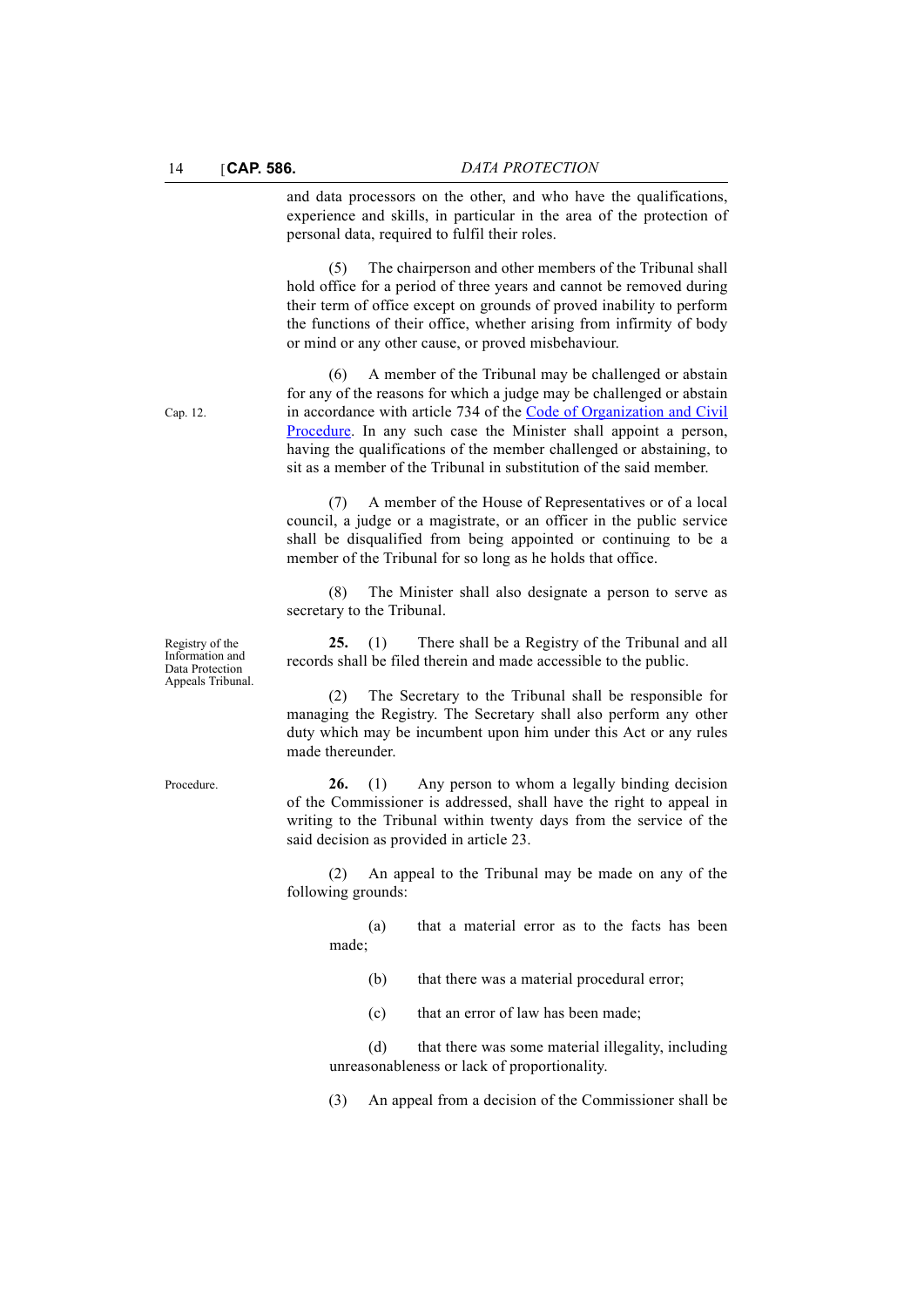filed in the Registry of the Tribunal and shall contain:

(a) the grounds on which such appeal is based;

(b) the names of the witnesses the appellant intends to produce in evidence, together with their full address, stating in respect of each of them the facts and proof he intends to establish by their evidence; and

(c) any other documents as may be necessary in support of the appeal.

(4) The Registry of the Tribunal shall, no later than ten days from the date of filing of the appeal:

(a) serve a copy of the appeal on the Commissioner, and request him to file a statement on his decision together with any other information on which such decision was based, within twenty days from the date when the appeal was served; and

(b) serve a copy of the appeal on the respondent or respondents to the appealed decision, and request the respondent or respondents to file a reply within twenty days of service of the appeal.

(5) The respondent or respondents shall file their reply to the appeal in the Registry of the Tribunal within twenty days of service of the appeal. Such reply shall contain:

(a) a statement of the facts upon which the respondent bases his rebuttal of the appellant's claim;

(b) the names of the witnesses the respondent intends to produce in evidence, together with their full address, stating, in respect of each of them, the facts and proof he intends to establish by their evidence; and

(c) any other documents as may be necessary in support of the defence.

(6) The reply, together with any documents in support thereof, shall be served without delay on the appellant and on the Commissioner by the Tribunal.

(7) Upon the expiry of the time-limits for filing the Commissioner's statement and the reply, the Tribunal shall fix a date and time for the hearing. The Tribunal shall notify such date and time to the appellant, the respondent or respondents to the appealed decision and to the Commissioner.

(8) The parties to an appeal may be represented or assisted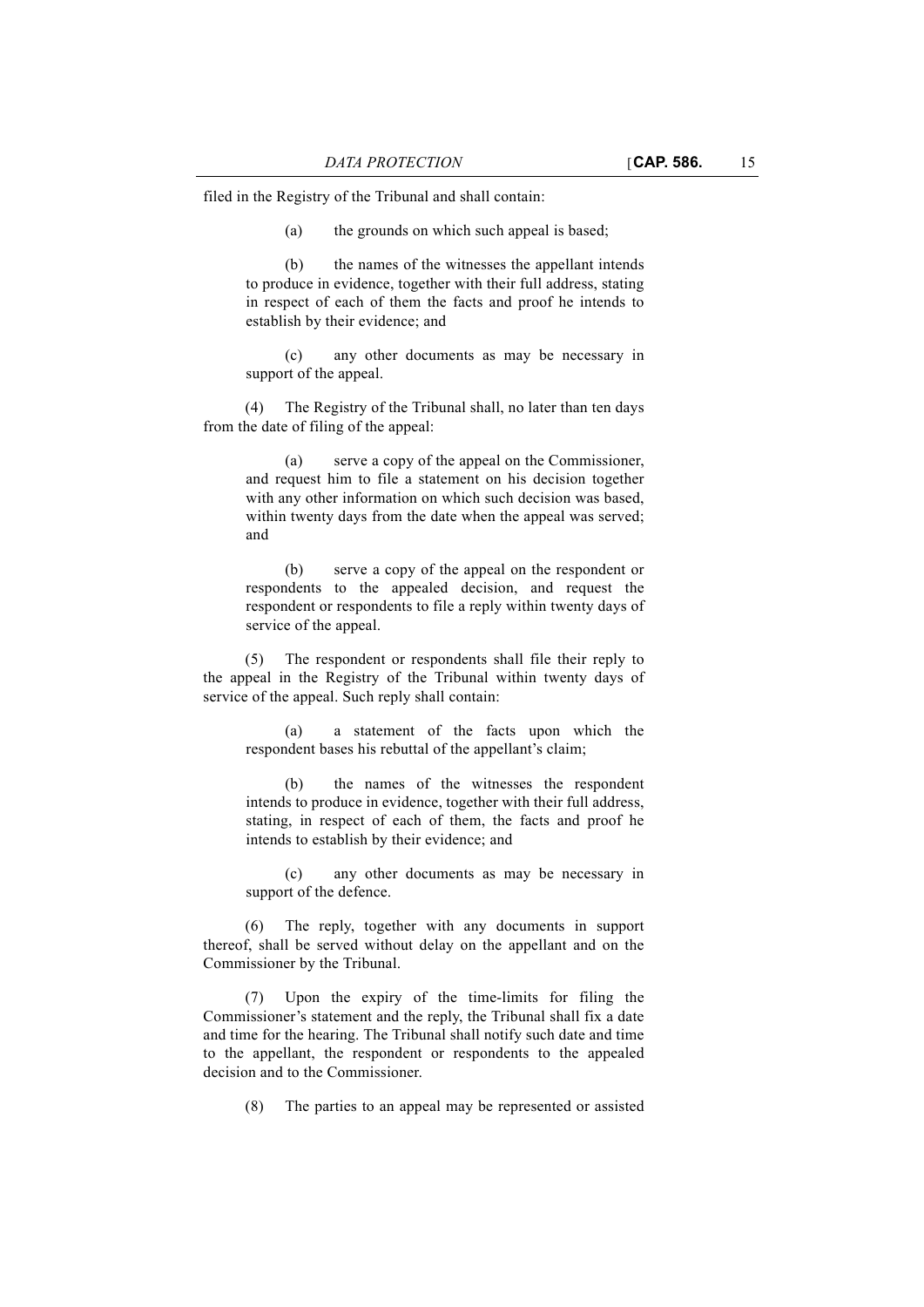by their advocates or legal procurators, or by any other person who enjoys their trust:

Provided that no person shall claim fees for representing or assisting a party before the Tribunal unless such assistance is provided by an advocate or legal procurator.

Competence of the Tribunal.

**27.** (1) The Tribunal shall be competent to hear and decide any appeal made to it in accordance with the provisions of this Act and, subject to the provisions of article 29, the decisions of the Tribunal shall be final and binding.

(2) The Tribunal may summon any person to appear before it to give evidence and produce documents. The Tribunal may also appoint experts to advise it on any technical issue that may be relevant to its decision. On the day appointed by the Tribunal for the hearing of the appeal, it shall hear, under oath, the evidence of the appellant and of the respondent, as well as of other witnesses. The secretary shall issue the necessary summons by the method of service referred to in article 23 for any person involved in the hearing of the appeal.

(3) The Tribunal shall hold its sittings in public unless, having regard to the nature of the appeal or any other matter before it, it deems it proper to conduct the proceedings or part thereof in private.

(4) The Tribunal shall have the same powers as are competent to the First Hall, Civil Court according to law.

(5) Without prejudice to the provisions of this Act or any other law, the Tribunal shall regulate its own procedure.

(6) If any party requires the attendance of witnesses, that party shall complete Form A in the Second Schedule, which shall be signed by the Chairman of the Tribunal and served on each witness in accordance with sub-article (2).

Tribunal.

**28.** (1) In determining an appeal the Tribunal may:

(a) dismiss the appeal and confirm the decision in its entirety;

- (b) substitute the decision;
- (c) modify or vary the decision; or
- (d) annul the decision.

(2) The Tribunal shall give reasons for its decision and shall cause such decision to be made public omitting, if it deems it appropriate for reasons of confidentiality, the identity of the persons

Decisions of the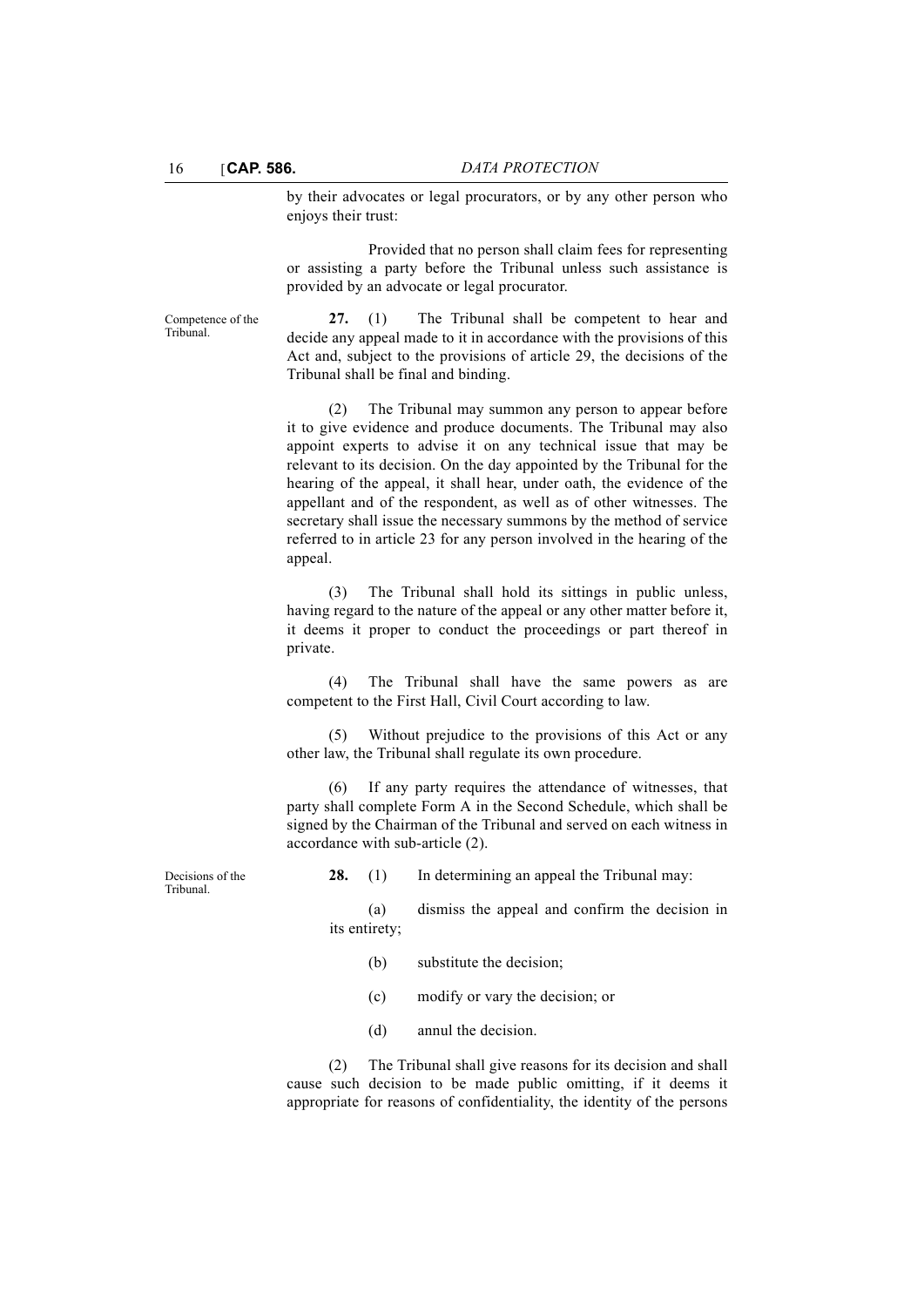involved.

(3) The effects of a decision of the Commissioner which is appealed from shall not, except where the Tribunal or the Court of Appeal, as the case may be, so orders, be suspended by virtue of the appeal:

Provided that any administrative fine imposed by the Commissioner shall not apply until the person on whom the administrative fine is imposed has exhausted all legal remedies provided pursuant to articles 26 and 29, or if the person to whom the decision is addressed has permitted the relevant time-limits to expire without availing himself of the said legal remedies.

The decisions of the Tribunal shall be notified to all parties to the appeal and to the Commissioner, by any of the methods of service referred to in article 23.

**29.** Any party to an appeal before the Tribunal who feels aggrieved by a decision of the Tribunal, or the Commissioner if he feels aggrieved by any such decision, may appeal to the Court of Appeal as constituted in accordance with article 41(9) of the [Code of](http://www.justiceservices.gov.mt/DownloadDocument.aspx?app=lom&itemid=8577&l=1) [Organization and Civil Procedure](http://www.justiceservices.gov.mt/DownloadDocument.aspx?app=lom&itemid=8577&l=1) by means of an application filed in the registry of that court within twenty days from the date on which the decision of the Tribunal was notified pursuant to article 26.

**30.** (1) Without prejudice to any other remedy available to him, including the right to lodge a complaint with the Commissioner, a data subject may, where he believes that his rights under the Regulation or this Act have been infringed as a result of the processing of his personal data in contravention of the provisions of the Regulation or this Act, by sworn application filed before the First Hall of the Civil Court, institute an action for an effective judicial remedy against the controller or processor concerned.

(2) A data subject may also, by sworn application filed before the First Hall of the Civil Court, institute an action for damages against the controller or processor who processes personal data in contravention of the provisions of the Regulation or this Act.

(3) If in determining an action under sub-article (2) the court finds that the controller or processor is liable for the damage caused pursuant to Article 82 of the Regulation, the court shall determine the amount of damages, including, but not limited to, moral damages as the court may determine, due to the data subject.

(4) Any action under this article shall be instituted within a period of twelve months from the date when the data subject became aware, or ought to have reasonably become aware, of such a contravention, whichever is the earlier.

Court of Appeal.

Cap. 12.

Right to take action against the controller or processor.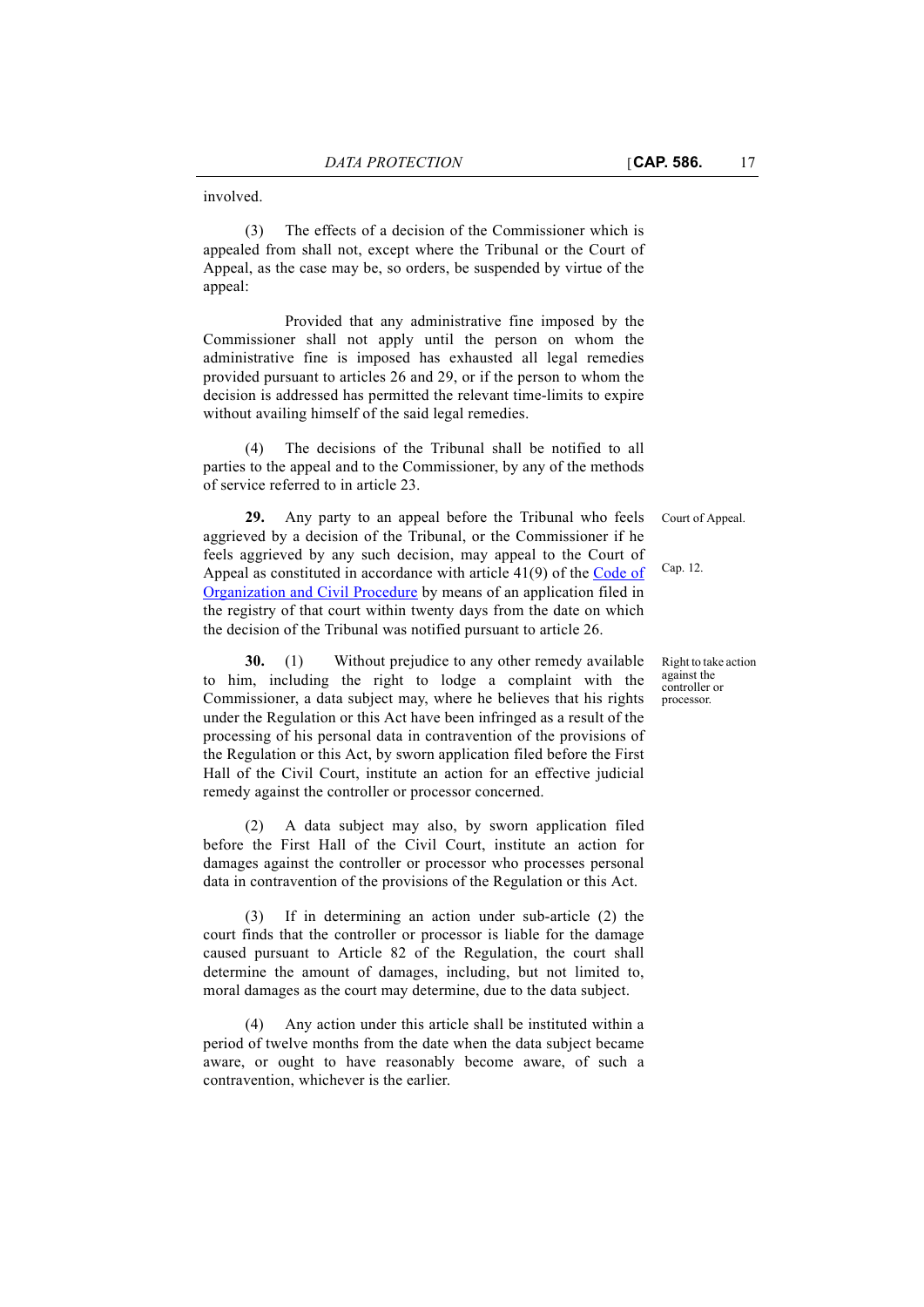Actions against the Commissioner.

18 [**CAP. 586.** *DATA PROTECTION*

**31.** (1) Where the Commissioner fails to act in accordance with Article 78(2) of the Regulation, the data subject may appeal to the Tribunal in accordance with the procedures established in article 26.

(2) Where the Tribunal finds that such an appeal is justified it shall, where appropriate, order the Commissioner to update the data subject on the progress or outcome of the complaint lodged or order the Commissioner to handle the complaint lodged in accordance with Article 77(1) of the Regulation.

#### PART VIII

#### General Provisions

**32.** (1) The certification bodies referred to in Article 43 of the Regulation shall be accredited by the National Accreditation Board (Malta) as established by regulation 3 of the [National](http://www.justiceservices.gov.mt/DownloadDocument.aspx?app=lom&itemid=10655&l=1) [Accreditation Board \(Malta\) \(Establishment\) Regulations](http://www.justiceservices.gov.mt/DownloadDocument.aspx?app=lom&itemid=10655&l=1).

(2) The Board referred to in sub-article (1) shall accredit certification bodies in accordance with EN-ISO/IEC 17065/2012 and with the additional criteria and requirements established by the Commissioner.

(3) For the purposes of this article, the National Accreditation Board (Malta) may consult the Commissioner in the process of accrediting certification bodies.

(4) Where the Commissioner concludes that the conditions for accreditation are not, or are no longer met, or where action taken by a certification body infringes the Regulation, the Commissioner shall advise the National Accreditation Board (Malta) not to issue such accreditation, or to revoke such accreditation, as the case may be.

**33.** The Minister may, after consultation with the Commissioner, prescribe regulations for the better carrying out of the provisions of this Act and the Regulation, and without prejudice to the generality of the foregoing and the provisions of the Regulation, may in particular prescribe regulations concerning:

(a) any fees that may be levied by the Commissioner;

(b) the criminal penalties that may be imposed under this Act;

(c) for establishing rules, procedures, formalities and time limits in respect of any matter provided for under this Act;

Accreditation of certification bodies.

S.L. 419.07

Power to make regulations.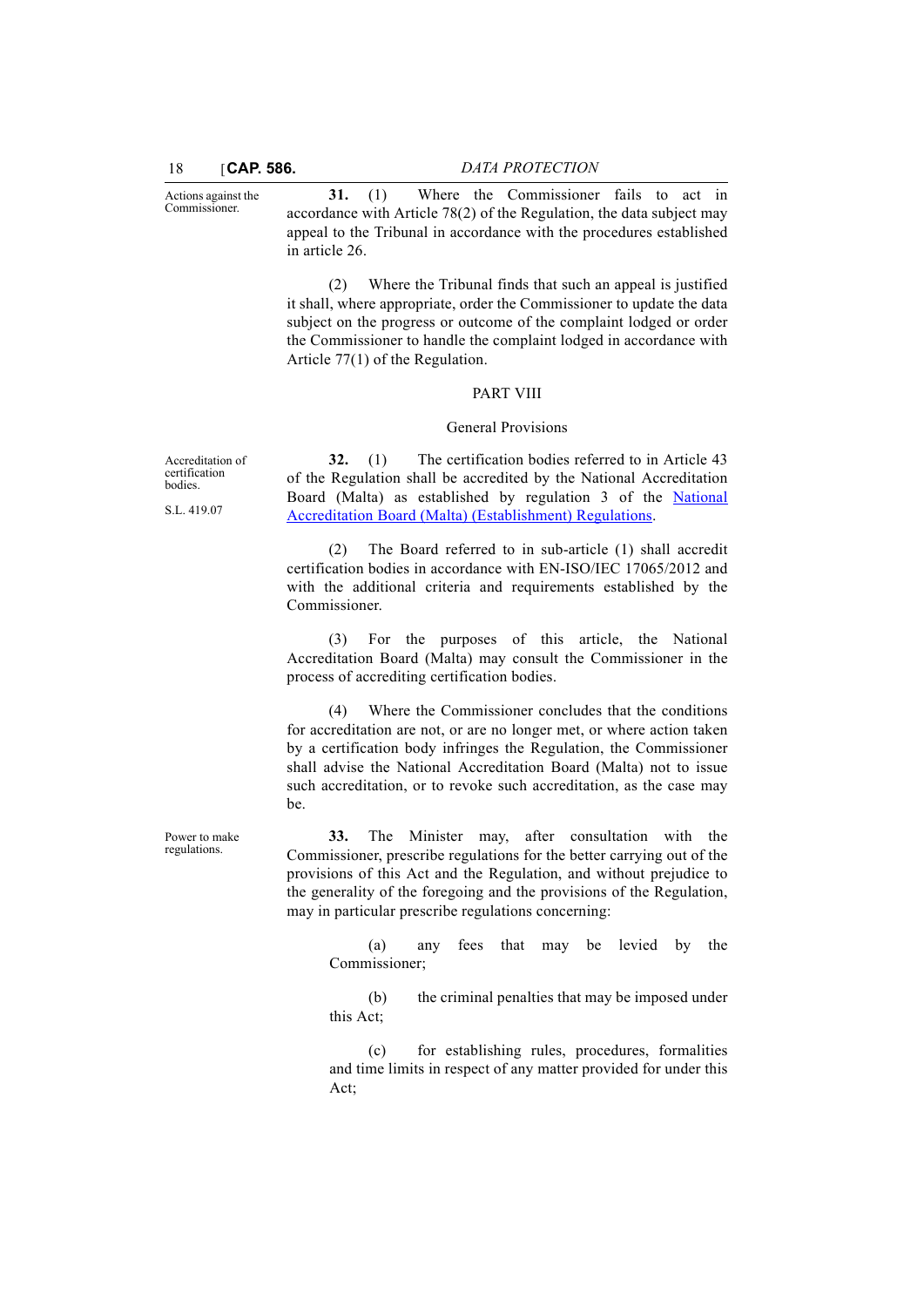(d) the extension of the application of this Act to any particular activity or sector and to provide for the manner in which data protection is to be implemented in specific sectors or in respect of specific activities;

(e) for anything that may be prescribed under any of the provisions of this Act or the Regulation;

(f) the cases, other than those referred to in Article 37(1) of the Regulation, where the controller or processor or associations and other bodies representing categories of controllers or processors shall designate a data protection officer;

(g) the establishment of a lower age than sixteen years where the processing of the personal data of a child shall be deemed to be lawful in the absence of consent by the holder of parental responsibility over the child, provided that such lower age is not below thirteen years pursuant the provisions of Article 8(1) of the Regulation;

- (h) to amend the Schedules to this Act; and
- (i) on any other matter relating to data protection.

**34.** (1) The [Data Protection Act,](http://www.justiceservices.gov.mt/DownloadDocument.aspx?app=lom&itemid=8906&l=1) hereinafter referred to as "the repealed Act", is hereby repealed, and any references in any law to the repealed Act shall be construed as references to this Act.

Repeal and Savings. Cap. 440.

(2) Notwithstanding the provisions of sub-article (1):

(a) the repealed Act shall remain in force for the purpose of any act, decision, action or proceedings taken in respect of any breach of the repealed Act that occurred or were instituted prior to the coming into force of this Act; and

(b) any subsidiary legislation made under the provisions of the repealed Act shall, until other provision is made under or by virtue of this Act, continue in force and have effect as if it was made under this Act.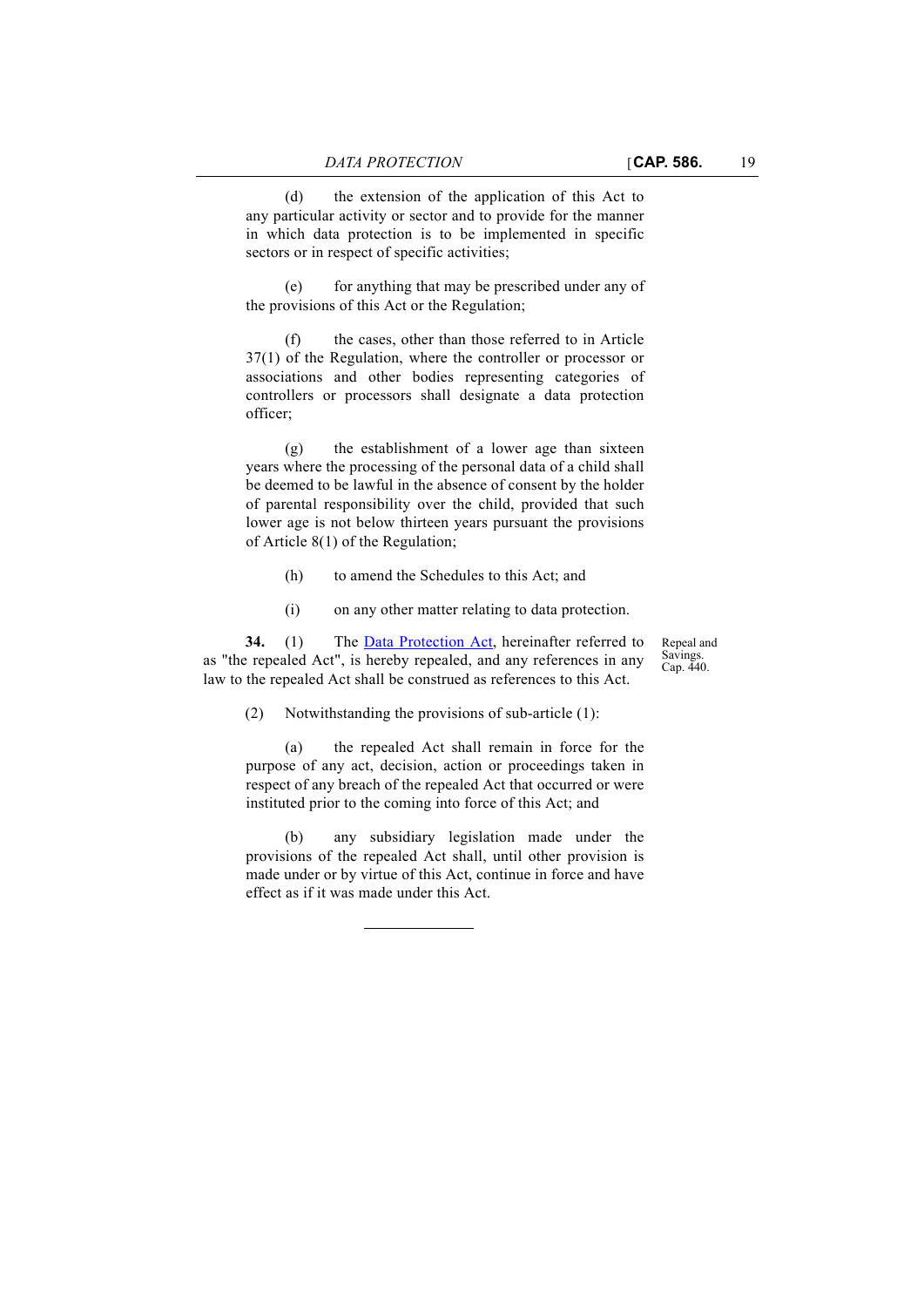# FIRST SCHEDULE (Article 17)

# Oath of Office

I ……………………………………… solemnly swear / affirm that I will faithfully and conscientiously perform my duties as (Information and Data Protection Commissioner / Officer of the Information and Data Protection Commissioner / Employee of the Information and Data Protection Commissioner) in terms of the Data Protection Act, the General Data Protection Regulation and in accordance with the laws of Malta, without fear or favour. (So help me God).